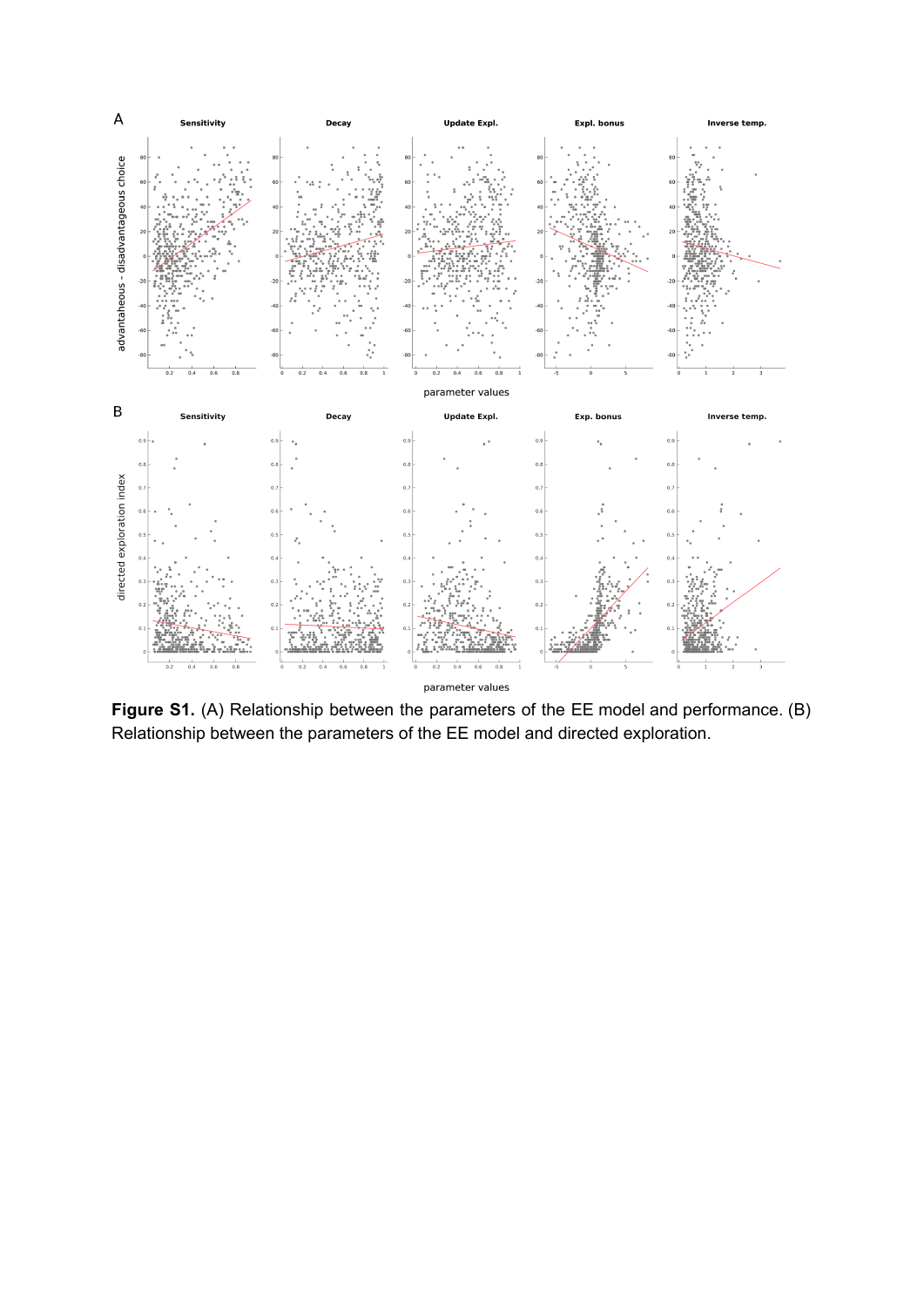**Appendix 1.** Quickstarter guide to the IGT toolbox. Note that this guide is also available at the following address [\(https://github.com/romainligneul/igt-toolbox](https://github.com/romainligneul/igt-toolbox))

The purpose of the igt-toolbox is to facilitate the analysis/reanalysis of data from the standard version of the [Iowa Gambling Task](https://en.wikipedia.org/wiki/Iowa_gambling_task).

Before discussing the specificities of the toolbox, it must be noted that the toolbox relies heavily on two excellent and well-documented Matlab packages:

- 1. The VBA [toolbox](https://mbb-team.github.io/VBA-toolbox/) developed by Jean Daunizeau and Lionel Rigoux. Indeed, almost all model fitting and model comparison procedures included in the igt-toolbox depend on VBA (for Variational Bayes Analysis).
- 2. [Gramm](https://github.com/piermorel/gramm) developed by Pierre Morel. Almost all data visualization procedures depends on Gramm.

Note that these two resources are included in the igt-toolbox itself. However, it can be a good idea to update them from time to time. If they are already in your Matlab path, you can remove their respective folders from Tools/VBA and Tools/OTHERS/gramm-master

Besides citing the original manuscript of the IGT toolbox, please also acknowledge these two tools in your manuscripts:

- J. Daunizeau, V. Adam, L. Rigoux (2014), VBA: a probabilistic treatment of nonlinear models for neurobiological and behavioural data. PLoS Comp Biol 10(1): e1003441.
- Morel, (2018). Gramm: grammar of graphics plotting in Matlab. Journal of Open Source Software, 3(23), 568.

# **installation**

This toolbox needs Matlab. It was developed and tested on versions 2014b and 2017a, on Windows, but it should work on ealier versions as well.

Option 1: clone this repository using the command git clone https://github.com/romainligneul/igt-toolbox.git

Option 2: download this repository and extract it somewhere on your computer

Then, you are ready to go.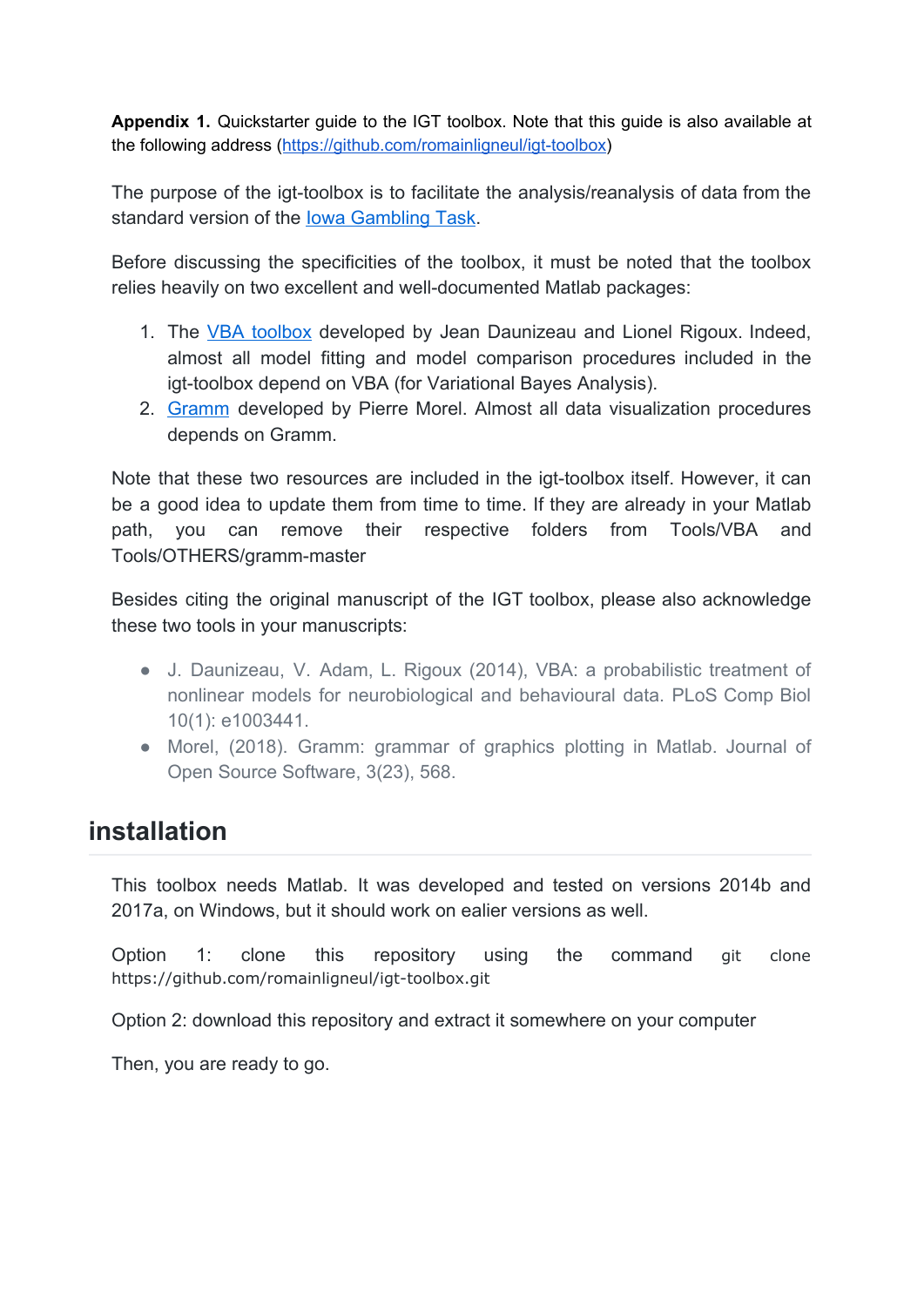## **convert your data to the appropriate format**

The toolbox requires that IGTdata is converted in a Matlab structure of the following form, 1 being the id number of a given subject:

 $data{1}.id = 1$  % a single integer corresponding to the id number of the subject  $data{1}$ .cond = 0  $%$  a single integer corresponding to the id number of the group or condition  $data{1}$ .cond\_label = 'Control' % a single string labeling the group or condition\_number  $data{1}$ .trial=[1:100]' % a 100 by 1 array corresponding to the indice of each trial  $data{1}$ .deck=[3; 2; 4; etc] % a 100 by 1 array corresponding to the deck selected on each trial. 1 corresponds to deck A, 2 corresponds to deck 2, etc.  $data{1}$ , win=[25, 100, 25, etc] % a 100 by 1 array corresponding to the gain associated with the outcome of each trial  $data{1}$ .lose=[-200, 0, 0, etc] % a 100 by 1 array corresponding to the loss associated with the outcome of each trial (indifferently negative or positive)

data $\{1\}$ .rt = [0.73, 1.12, 0.95, etc]

% optional: a 100 by 1 array corresponding to the decision time of the subject in this specific trial

This data structure should be saved in a file named IGTdata.mat, within a folder whose name is informative.

In the folders IGTdata/Ahn2014\_addiction and IGTdata/opendata504subjects contain 2 scripts named convert xls.m automatizing this I/O process. However, you may need to write a custom script adapted to your raw data files.

### **check basic behavioral metrics**

Once you have converted your data, it is time to have a first look at it without involving any computational modeling step.

To do so, you should use the script IGT\_Toolbox\_1\_AnalyzeRawBehavior.m

After running it, you will have to:

- 1. Select the folder containing the IGTdata.mat file of interest
- 2. Select the group(s) or condition(s) to be included in the statistical analysis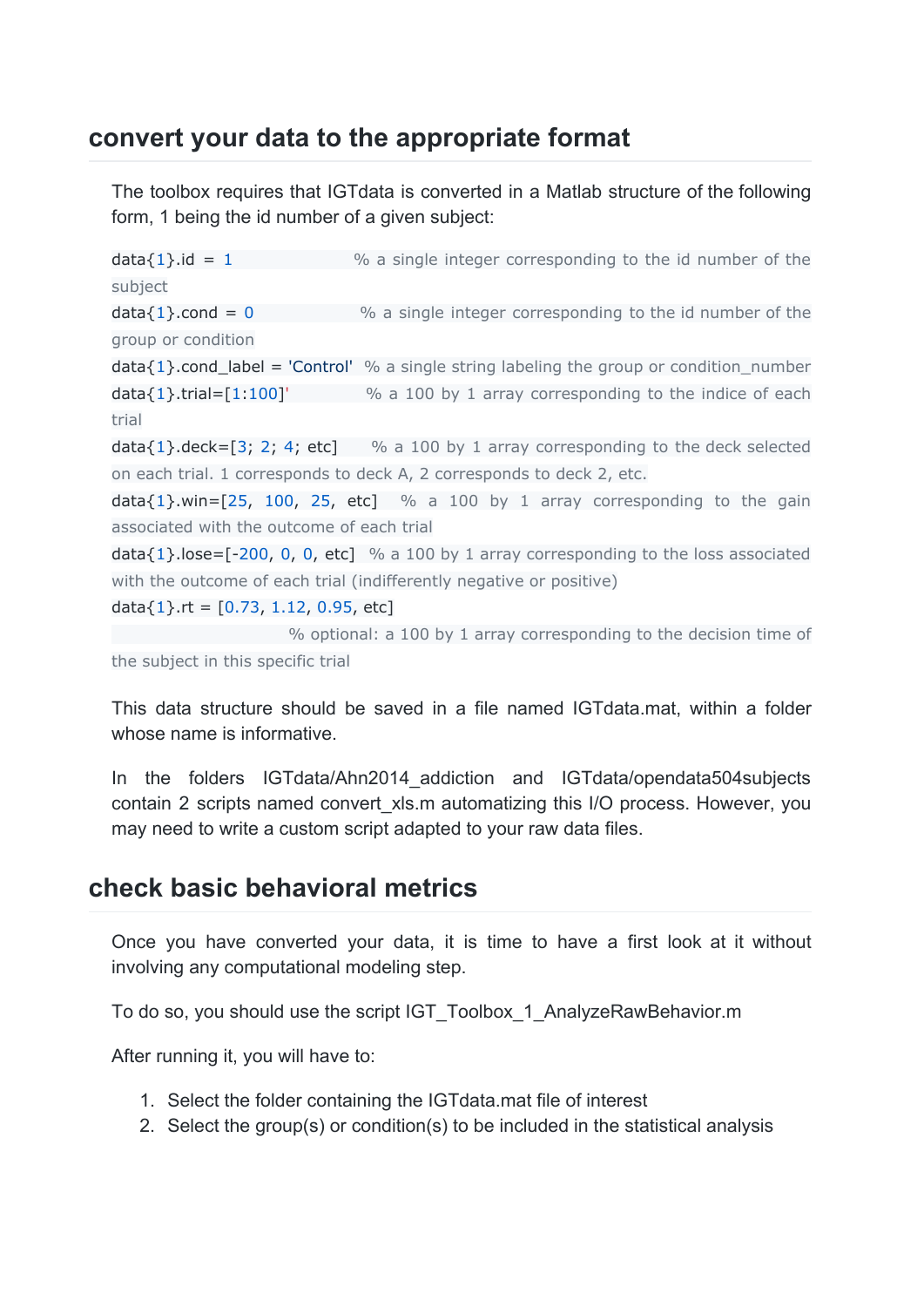- 3. Indicate whether the different groups/conditions reflect repeated (same subjects tested several times) or independent measurements (different subjects tested one time).
- 4. Indicate whether you want to plot all your data or just the subset of the groups/conditions you have selected.

Once computations are performed, a series of figures will appear on the screen.

These variables is also contained in a structure named stats\_all (which appears in the workspace):

*Netscore*: a variable corresponding to the number of "advantageous" choices (C or D) minus the number of "disadvantageous" choices (A or B)



*Win Stay (WS) and Lose Shift (LS)*: two variables reflecting the proportion of trials in which participants selected again the same deck after an outcome which involved no loss (WS) and the proportion of trials in which participants selected a different deck after an outcome involving a loss (LS)

*H(choice)*: a variable reflecting the entropy of the entire choice sequence of the subject. The maximal value of 2 (bits) implies that the participant explored all decks evenly. The lowest the value the more uneven the exploration of the different decks. The minimal value of 0 implies that the participant constantly selected the same deck.

*MI\_successive\_choices*: a variable reflecting the statistical mutual information of successive choices. Higher values implies that one could predict to some extent the choice in trial *t+1* by observing the choice made in trial *t*. This variable can thus be seen as reflecting the autocorrelation of successive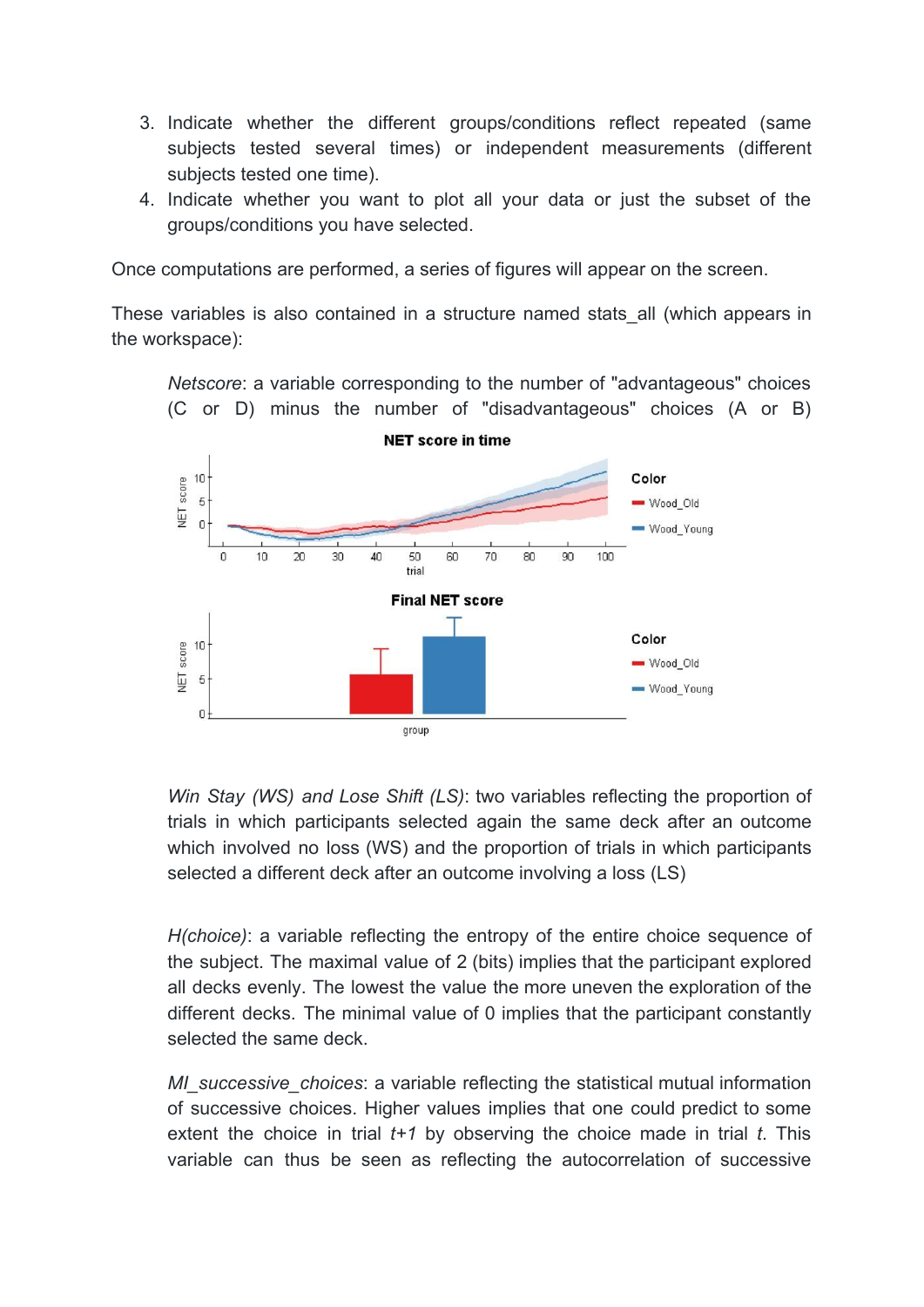



*DE3* and *DE4*: the model-free measures of directed exploration discussed in the paper accompanying the igt-toolbox. They correspond respectively to the frequency at which participants selected 3 different decks over 3 consecutive trials (DE3: theoretic chance level:0.3333) or 4 different decks over 4 consecutive trials (DE4: theoretic chance level at 0.0938). Note that the chance levels reported as dashed lines are empirical (i.e based on permutation).



*Note that these figures correspond to the data comparing old and young adults' behavior in the IGT, as reported in the paper accompanying this toolbox*.

Importantly, the structure stats all contains the raw variables, their means and standard deviations *per group/condition*, as well as the statistical tests comparing the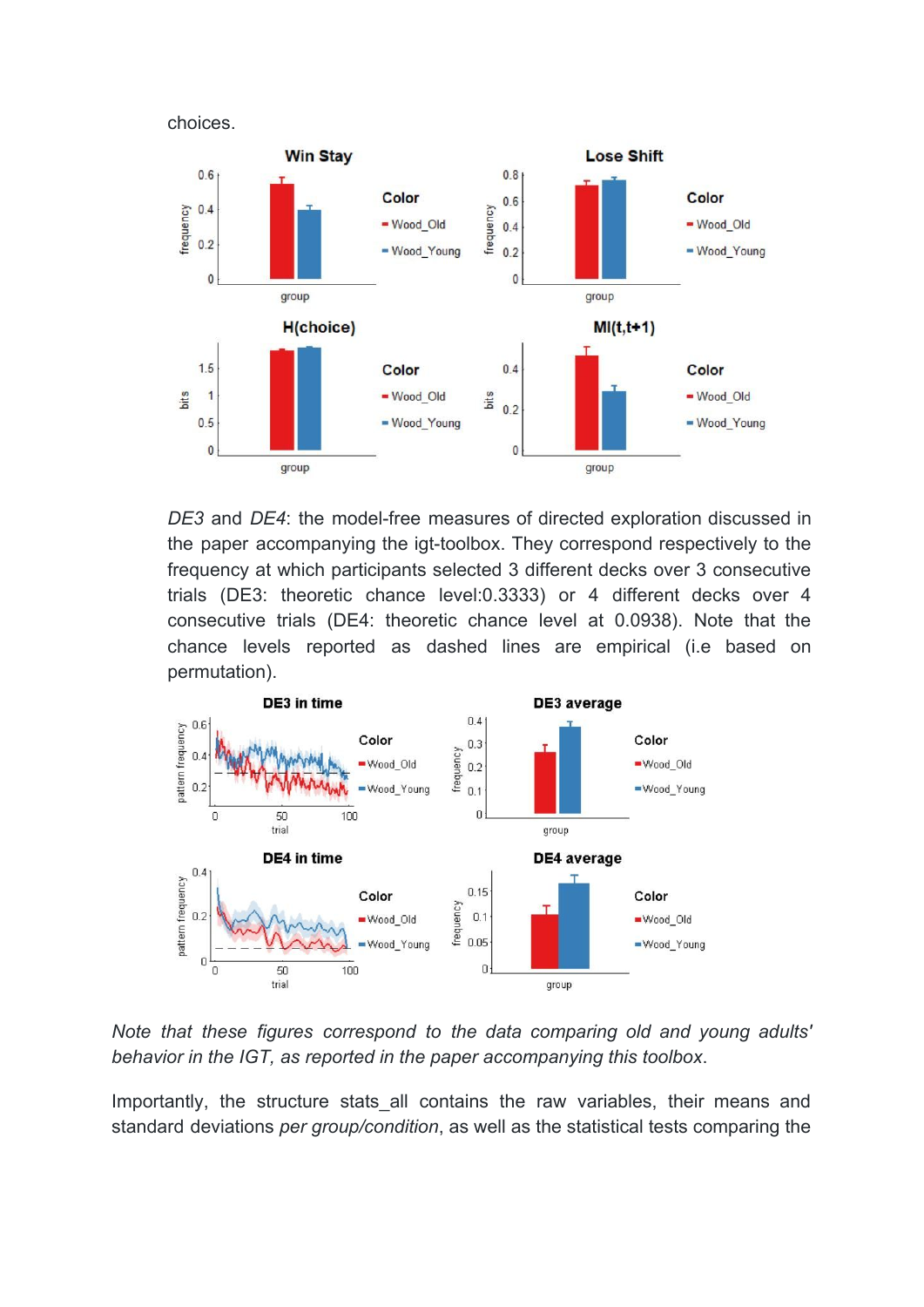means of groups/conditions (parametric and non-parametric). Post-hoc tests are not included.

### **fit the computational models**

Once you have checked that your data looks reasonable, you can move forward and fit the 5 available models to your dataset. The Explore-Exploit model is fully described in the paper accompanying this toolbox, alongside a more compact description of the Expectancy-Valence model (EV), Prospect Valence Learning (PVL), PVL-Delta and Value Plus Perseverance (VPP) models. A full description of these models can be found in [Steingrover et al., 2016.](http://psycnet.apa.org/doi/10.1037/dec0000040)

To do so, you will need to run the script IGT\_Toolbox\_2\_FitModels.m, after adjusting a couple of parameters. This script is extensively commented. Its first part, which is the only one that most users will need to modify is reproduced below:

%% Data to be used % in order to regenerate the dataset of the 504 subjects open dataset, % indicate: load('IGTdata/opendata\_1/opendata504subjects.mat'); % otherwise you can easily use your own dataset, provided that it is % formatted correctly. % If you have different groups define carefully data{}.cond and % data $\{\}$ .cond\_label, as those will be used automatically in the next step load('IGTdata/toydata\_5subjects/IGTdata.mat');

%% General settings

% In theory, this section of the script is the only one that users % unexperienced with computational modeling will modify.

```
% 1) Models that the toolbox is going to fit to your data
A.fit.models = {@run_EV, @run_EXPLORE, @run_PVL, @run_PVLdelta, @run_VPP};
```
% 2) Output\_name (determines directory in which output of the fit is % written A.output\_name = 'toydata\_5subjects\_flat';

% 3) Should the toolbox save all the information (can be >100mb per model) % or just a summary? yes =  $1/$  no = 0 A.complete save =  $1$ ;

% 4) Should the toolbox also simulate the models and perform parameter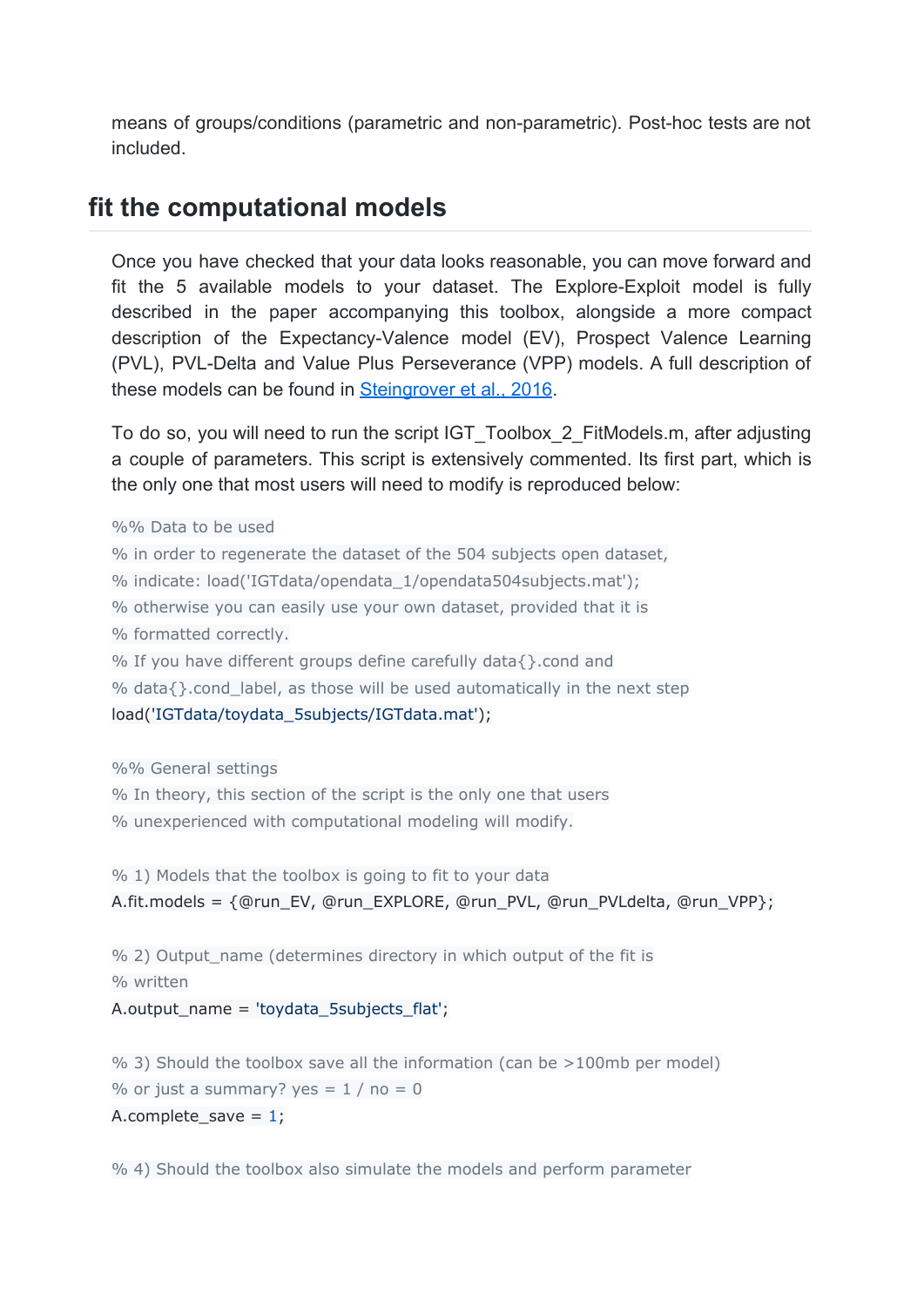% recovery? The recovery strategy consist in simulating all subjects based % on the estimated parameters and check whether the algorithm retrieve % similar values.

% estimate =  $0$ , estimate & recover =  $1$ A.simulate\_and\_recover =  $1$ ;

% 5) Should program use grid-computing? (qsub method / linux) A.cluster  $run = 0$ ;

% 6) Types of priors to be used: 'informed','flat' or 'shrinkage' % 'informed' priors are based on the distributions of parameters obtained % from a open dataset of 504 subjects. % 'flat' priors correspond to approximate uniform distributions % 'shrinkage' priors correspond to priors of mean 0 and variance 1. % It is good practice to compare the results obtained with each % method. Note that 'informed' priors are based on the parameter distributions % obtained by fitting the models to the open dataset of 504 subjects. % Using them will diminish the risk of aberrant fit, but it may also % reduce the ability to detect inter-individual differences. A.fit.priors.type = 'flat';

%% Specific settings

% These settings offer more flexibility in the analysis.

% 1) Maximal number of subject on which the fit should be performed. Can be % useful to use a small number (e.g 5) to check if everything works fine. % However, in order to run the script IGT\_Toobox\_3\_AnalyzeModels, you will % need to analyze your whole dataset.

#### A.fit.maxsubjects =  $5$ ;

% 2) Number of trials in the version of the IGT tested. The standard % version of the IGT has 100 trials, but some modified versions have 150 or  $\%$  200.

#### A.fit.ntrials =  $100$ ;

% 3) It is common practice to divide feedbacks by 100 before fitting the % IGT data. All results in Ligneul & Sescousse 2018 have been generated % using such transform.

A.fit.divide\_feeback = 100;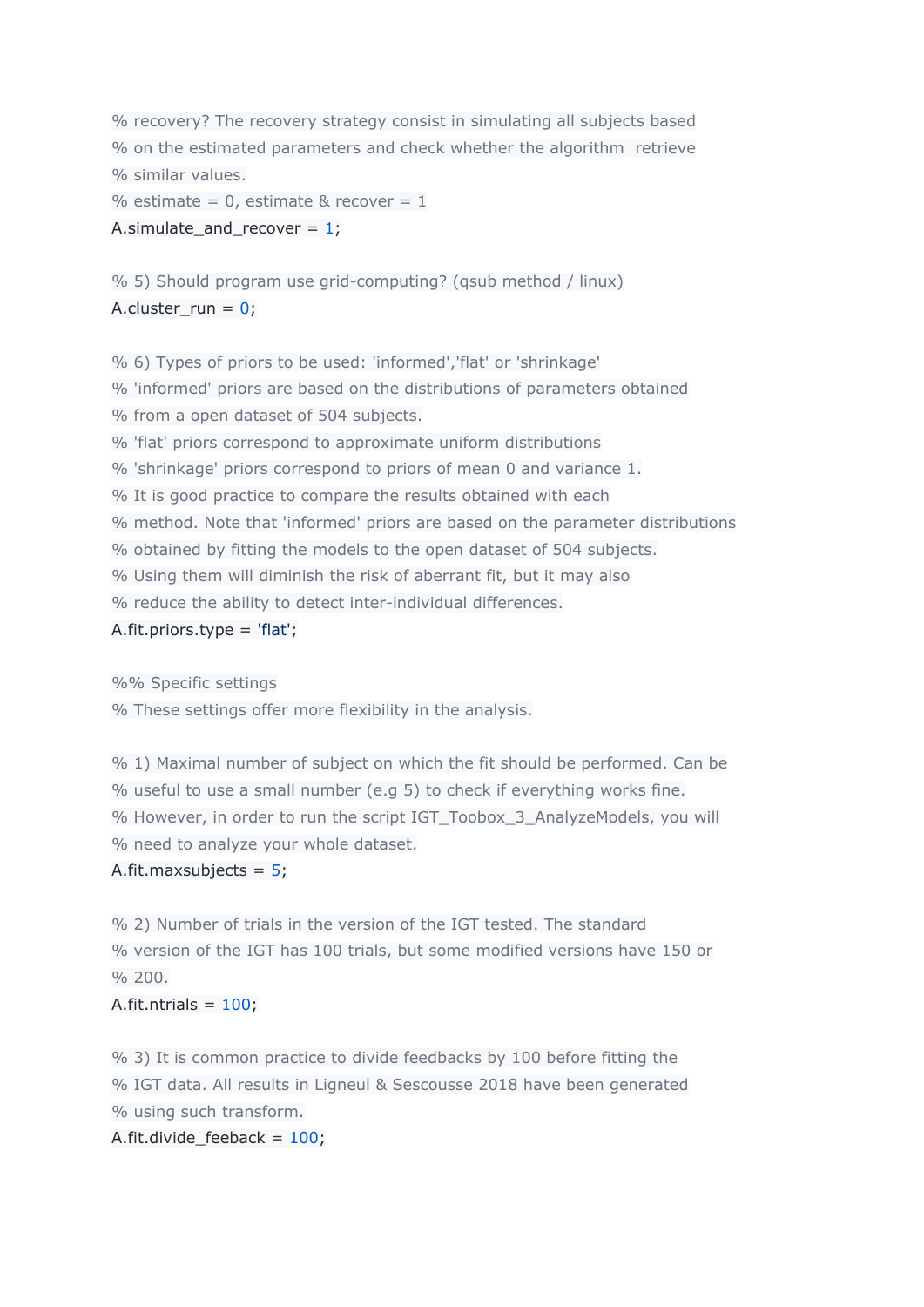```
% 4) If you don't want to use the VBA toolbox or if you want to
% double-check your main results using a simpler gradient descent
% algorithm, you can set the option below to 1. In this case, the Matlab
% fminunc will be used (see Tools/OTHERS/VBA_fminunc_wrapper.m for more
% details). You can define the number of random initialization points (i.e
% initial parameters drawn randomly from their prior distributions) with
% the following line (nb. this parameter has a dramatic impact on
% computational time).
A.fit.fminunc = 0;
A.fit.options.fminunc_n_init_random = 20;
```
Note that this file is essentially a launcher script. It builds the data structure and runs a series of scripts contained in the model-specific subfolders in Tools/MODELS/. Each of these subfolders contains a 3 files which entirely define a model:

- an *evolution function*, which determines how the hidden states of the model evolve in response to the outcomes of each choice.
- an *observation function*, which determines how the hidden states translate into a probability of choosing each deck.
- a *run* XX.m script in which all the informations associated with a given model are determined (e.g. number and name of parameters, prior distributions over parameters). This script also manage the details of the model fitting, simulation and recovery procedures.

Again, all information relative to the procedure can be found on the website of the [VBA toolbox](https://mbb-team.github.io/VBA-toolbox/) as well as in the seminal paper describing it.

# **analyze the modeling results**

The final step consists in:

- comparing the different models in terms of goodness of fit, prediction accuracy and parameter recovery
- testing for significant statistical differences in parameters distribution from one group/condition to another.

To do so, you will need to run the script IGT\_Toolbox\_3\_AnalyzeModels.m.

After running it, you will have to:

1. Select the folder containing the modeling analysis of interest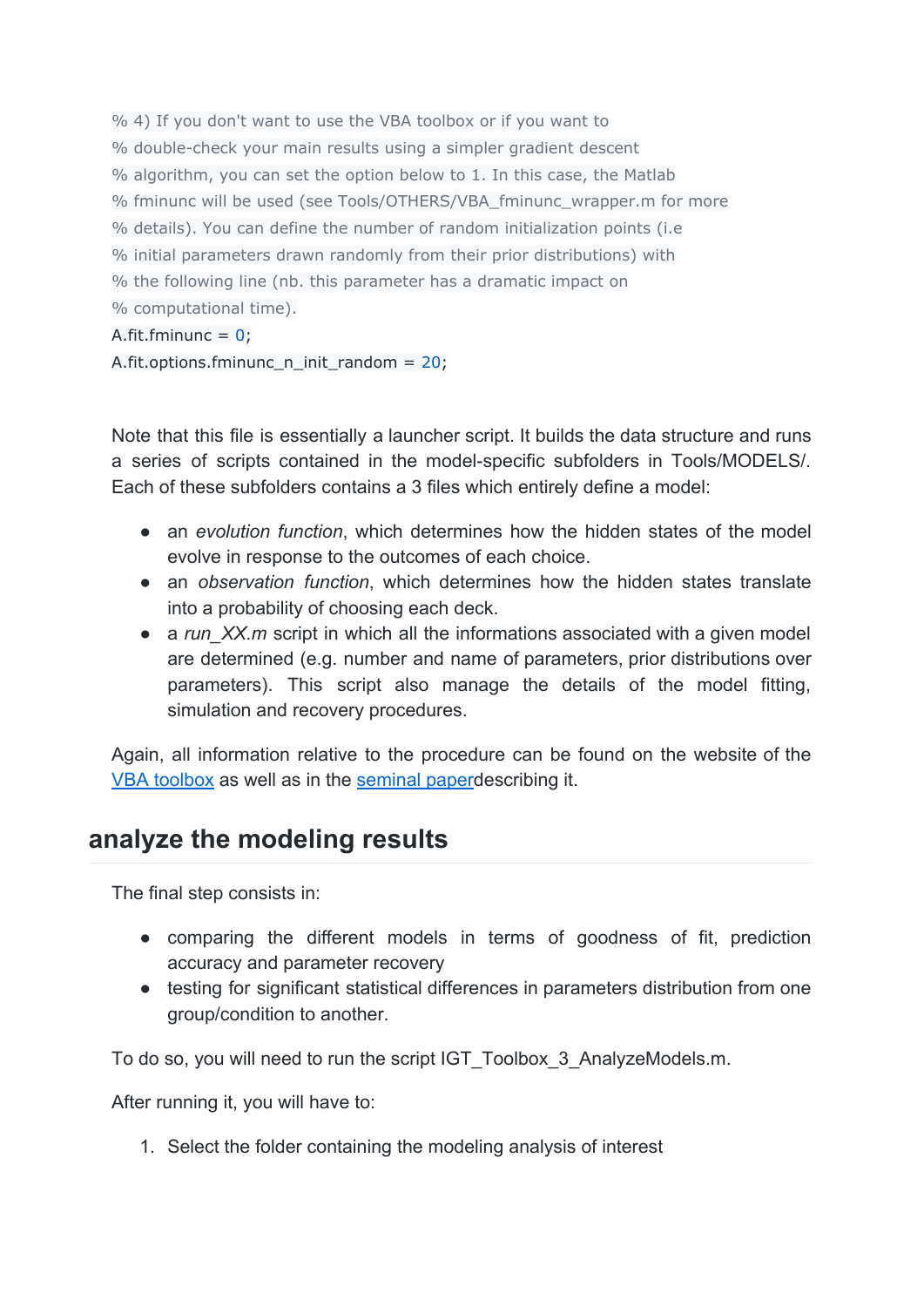- 2. Select the models that you want to include in the model comparison and other analyses
- 3. Select the folder containing the dataset which was used for the fitting analysis
- 4. Select the group(s) or condition(s) to be included in the statistical analysis
- 5. Indicate whether the different groups/conditions reflect repeated (same subjects tested several times) or independent measurements (different subjects tested one time).
- 6. Indicate whether you want to plot all your data or just the subset of the groups/conditions you have selected.

Once computations are performed, a series of figures will appear on the screen.

1. A graphical representation of the cross-correlation of all parameters: the lower, the better, because high correlation amongst parameters (especially within a given model) implies that the cognitive meaning of these parameters' value is uncertain. Exact values can be found in the structure cross\_corr.



2. A representation of model comparison treated as a fixed-effect, using the EE model as the reference model: positive values correspond to the information loss which would be incured by selecting a model different from EE. Note that a -2\*X transformation is applied to every goodness of fit metric because the VBA toolbox outputs log-model evidences by default (see [here](http://mbb-team.github.io/VBA-toolbox/wiki/VBA-output-structure/) for an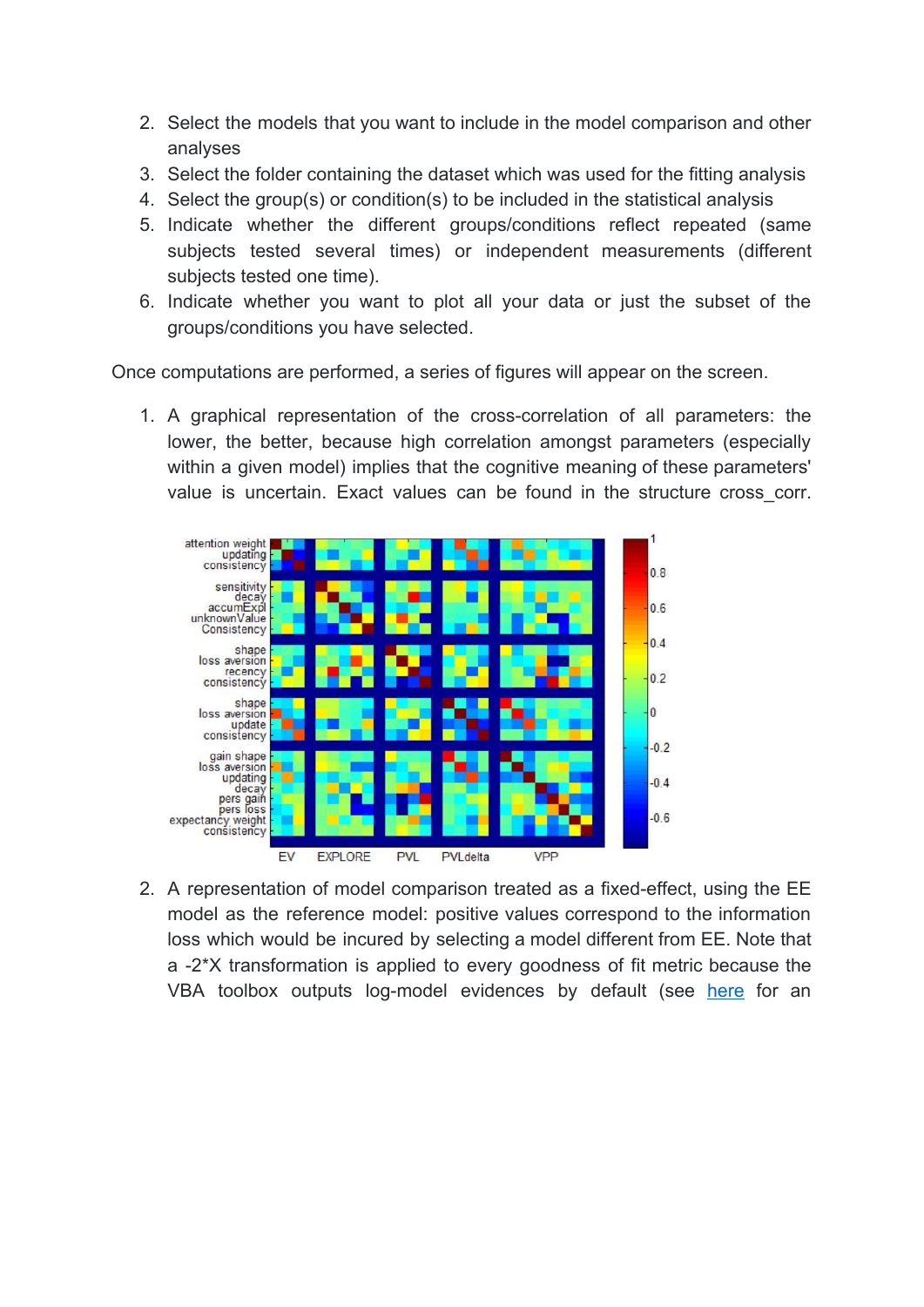

3. A representation of model comparison treated as a random-effect (based on the function VBA\_GroupBMC). Top-left panel represents the log-model evidences (based either on AIC, BIC or Free Energy) per subject per model. Top-right panel represents the probability of each model being the correct one, per subject. Bottom-left panel represents the exceedance probability that a given model is the most frequent within the population under scrutiny. Bottom-right panel represents the estimated frequencies of each model at the group level. NB: a separate figure is generated for each goodness of fit metric (i.e BIC, AIC, Free Energy). All information about Bayesian Model Comparison can be found in the structure post\_F, out\_F, post\_BIC, out\_BIC,

explanation). Exact values can be found in the variable diff metrics.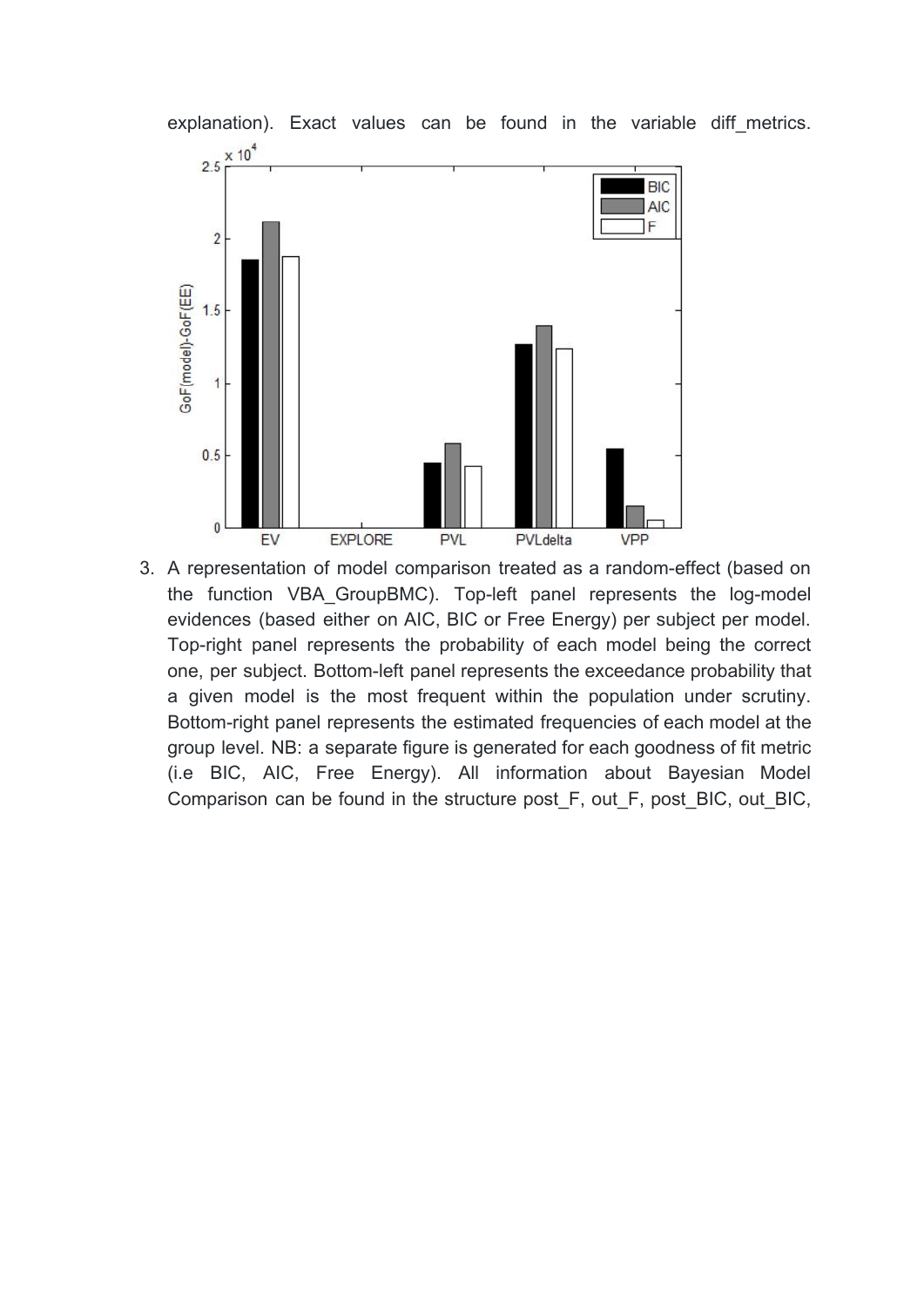

4. A representation of the mean +/- sem value of all parameters of a given model. The color code correspond to the group/condition which have been selected for analysis. NB: a separate figure is generated for each model. All means, SD, recovery values and statistical tests related to models' parameters can be found in the structures stats theta (for parameters of the evolution functions) and stats phi (for parameters of the observation functions)



5. A graphical representation of parameter recovery. The dashed line represents the perfect equivalence between actual parameters (in x, obtained by fitting the real dataset) and recovered parameters (in y, obtained by fitting the simulated dataset). Actual and recovered parameters for each individual can